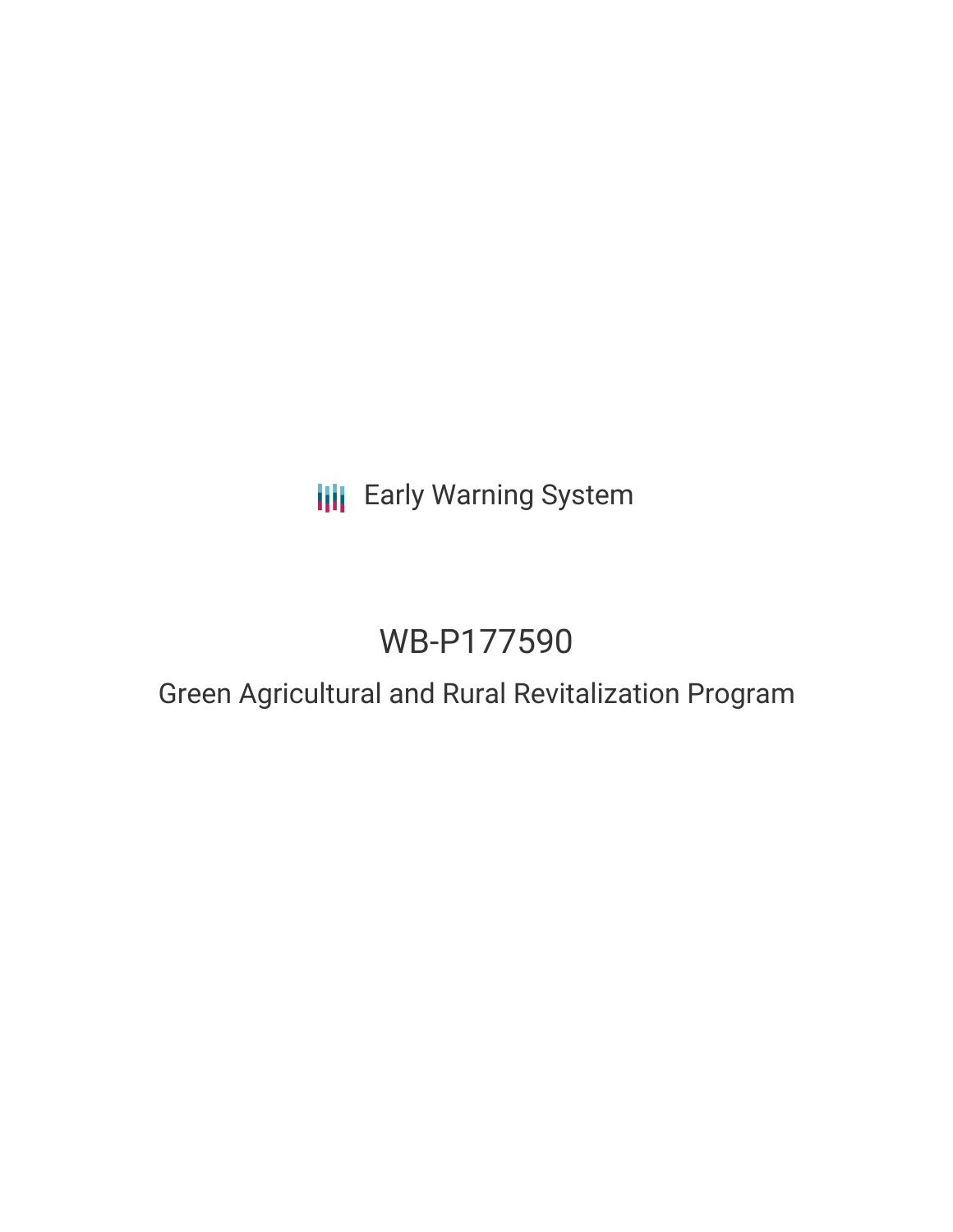

### **Quick Facts**

| <b>Countries</b>               | China                                    |
|--------------------------------|------------------------------------------|
| <b>Specific Location</b>       | Guangxi and Guizhou                      |
| <b>Financial Institutions</b>  | World Bank (WB)                          |
| <b>Status</b>                  | Active                                   |
| <b>Bank Risk Rating</b>        | U                                        |
| <b>Borrower</b>                | Ministry of Finance                      |
| <b>Sectors</b>                 | Agriculture and Forestry, Infrastructure |
| <b>Investment Amount (USD)</b> | \$320.00 million                         |
|                                |                                          |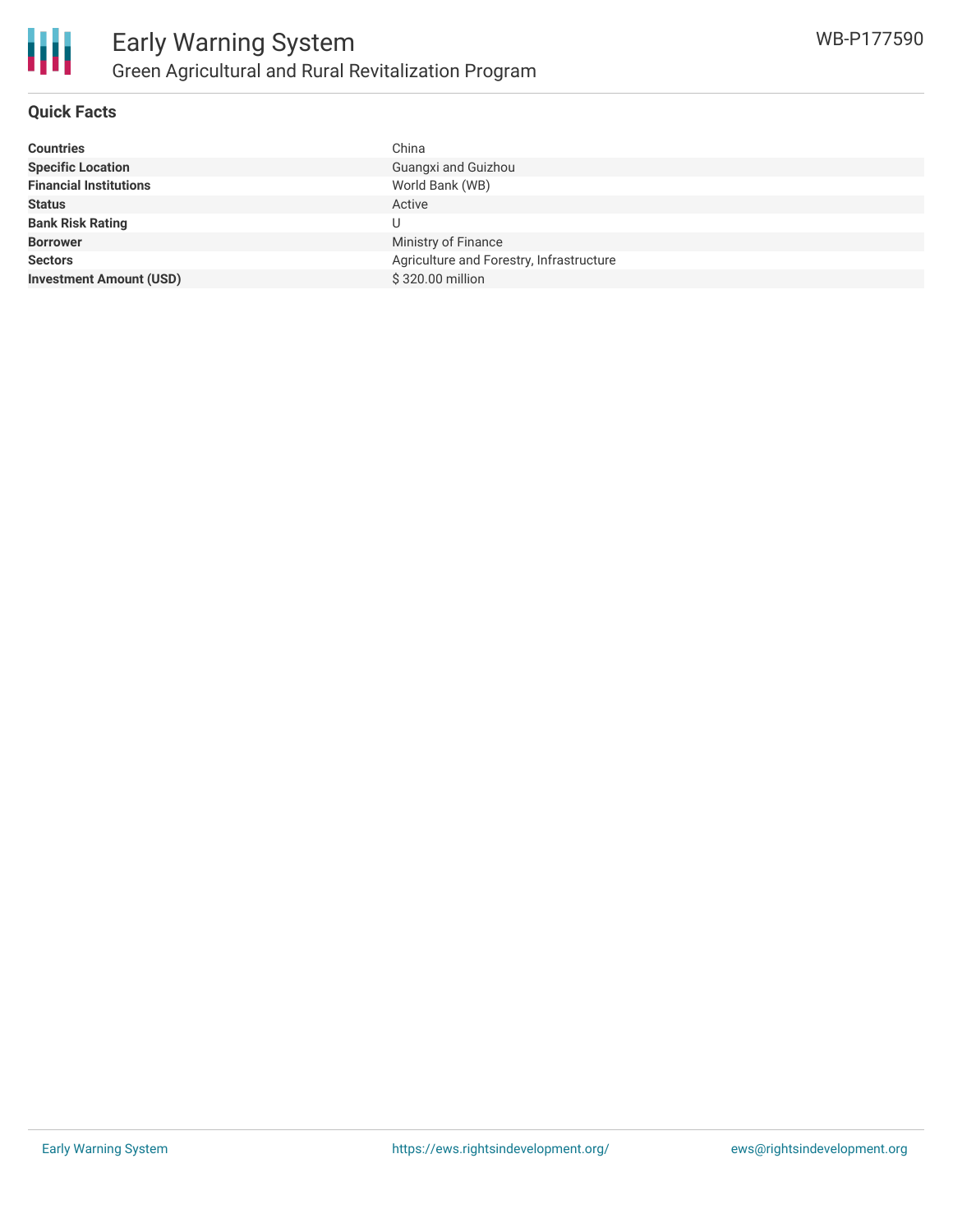

# **Project Description**

According to bank's website, "the Program Development Objective (PDO) is to promote green and sustainable agricultural and rural development in selected provinces."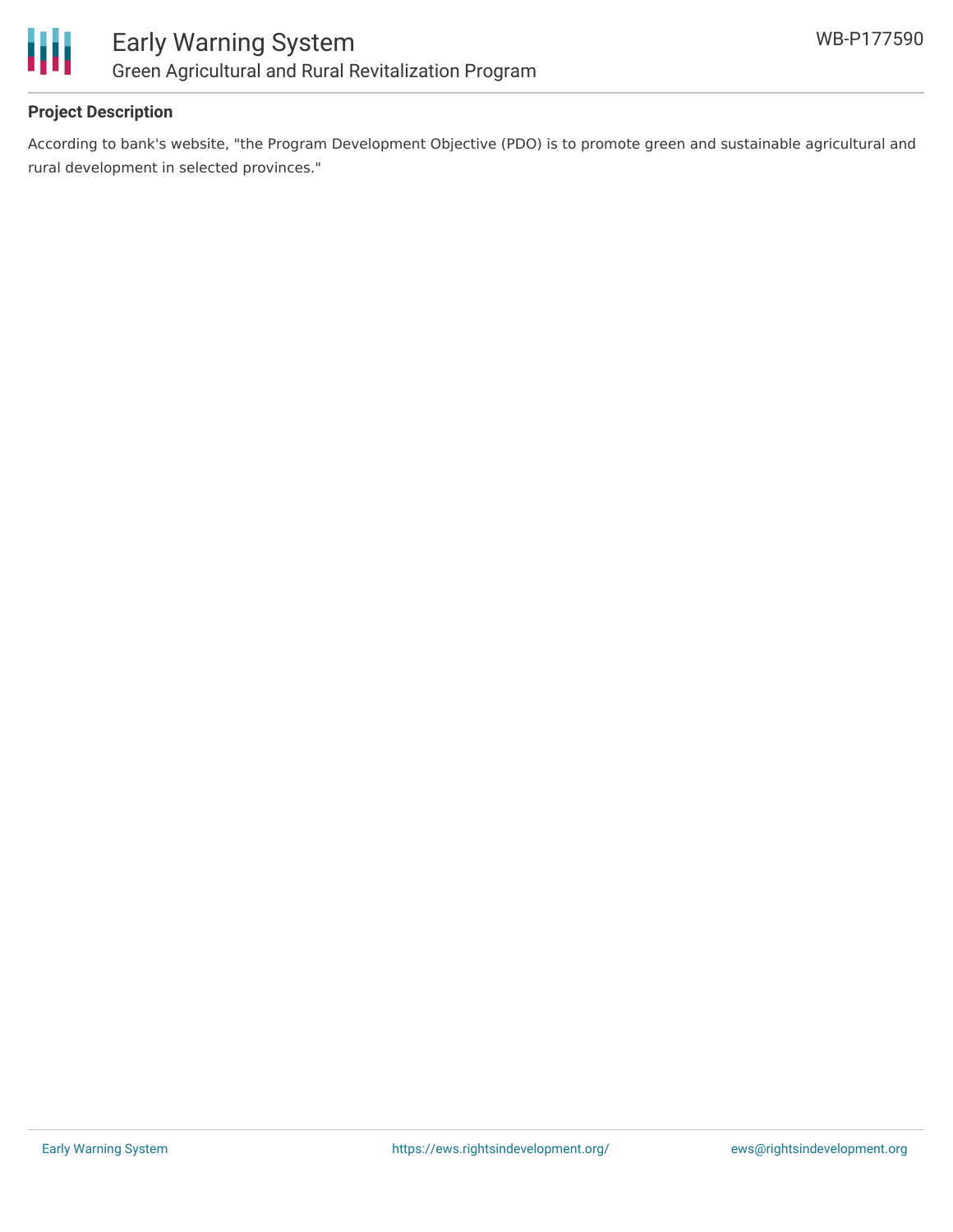

# **Investment Description**

World Bank (WB)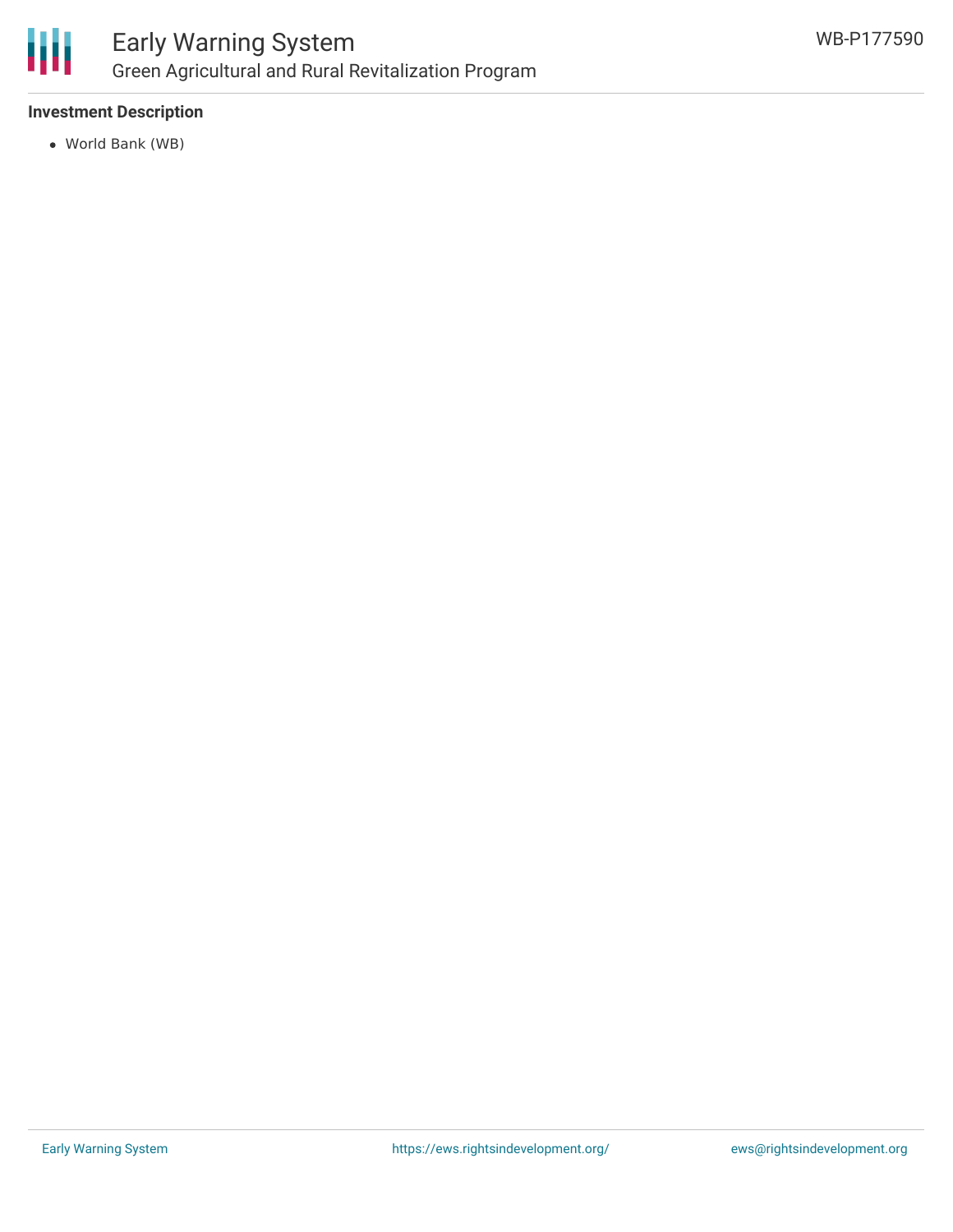### **Contact Information**

#### **World Bank**

Ladisy Komba Chengula, Lead Agriculture Economist, [lchengula@worldbank.org](mailto:lchengula@worldbank.org) Wendao Cao, Senior Agriculture Economist, [wcao1@worldbank.org](mailto:wcao1@worldbank.org)

#### **Ministry of Finance**

Xiang Peng, Acting Director, [zjc@mof.gov.cn,](mailto:zjc@mof.gov.cn,) Telephone: 0086-10-68552485

#### **International Poverty Reduction Center in China**

Weiping Tan, Deputy Director General, [tanweiping@iprcc.org.cn,](mailto:tanweiping@iprcc.org.cn,) Telephone: 0086-10-84419921

#### ACCESS TO INFORMATION

To submit an information request for project information, you will have to create an account to access the Access to Information request form. You can learn more about this process at: https://www.worldbank.org/en/access-toinformation/request-submission

#### ACCOUNTABILITY MECHANISM OF THE WORLD BANK

The World Bank Inspection Panel is the independent complaint mechanism and fact-finding body for people who believe they are likely to be, or have been, adversely affected by a World Bank-financed project. If you submit a complaint to the Inspection Panel, they may investigate to assess whether the World Bank is following its own policies and procedures for preventing harm to people or the environment. You can contact the Inspection Panel or submit a complaint by emailing ipanel@worldbank.org. Information on how to file a complaint and a complaint request form are available at: https://www.inspectionpanel.org/how-tofile-complaint